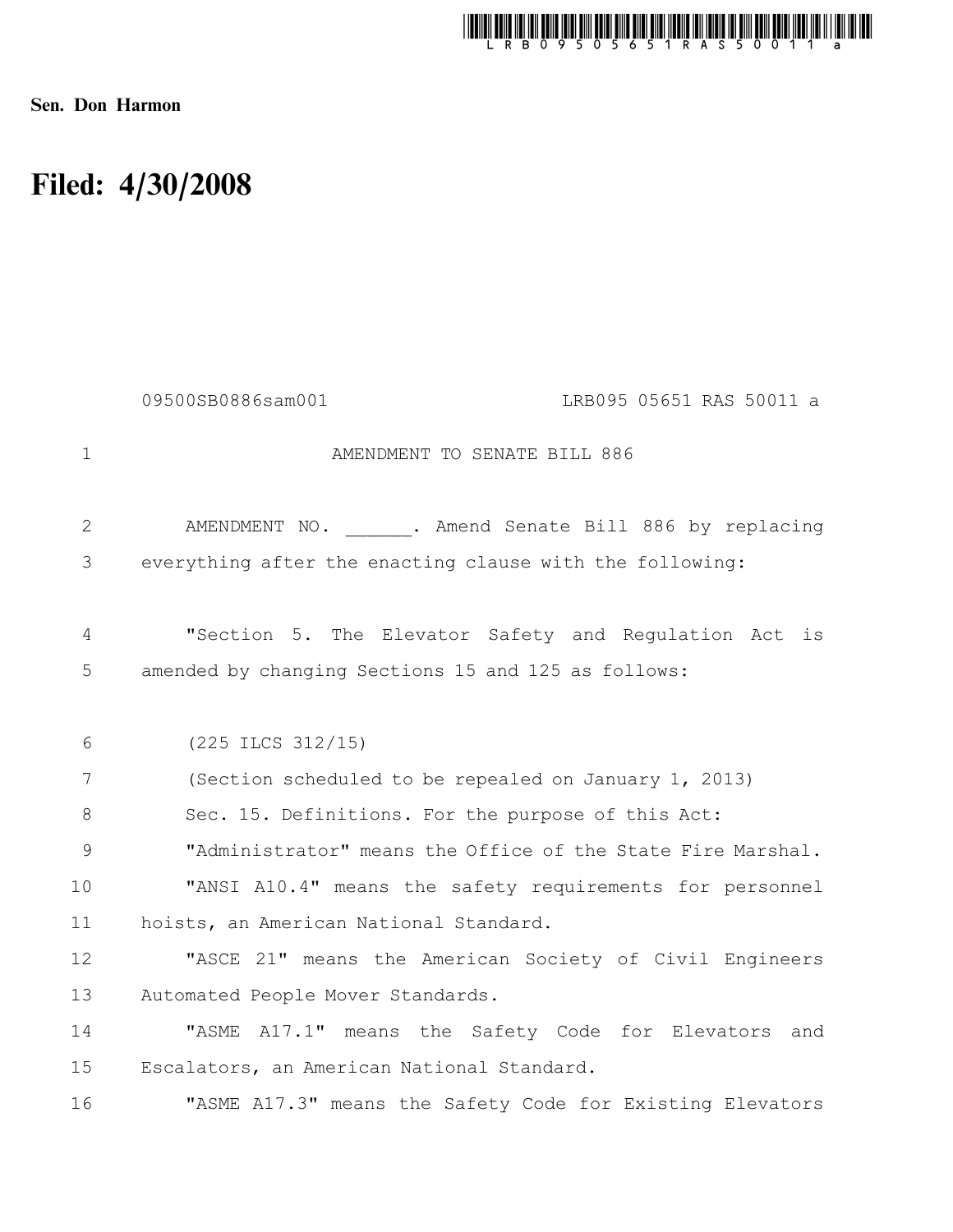09500SB0886sam001 -2- LRB095 05651 RAS 50011 a

and Escalators, an American National Standard. "ASME A18.1" means the Safety Standard for Platform Lifts and Stairway Chairlifts, an American National Standard. "Automated people mover" means an installation as defined as an "automated people mover" in ASCE 21. "Board" means the Elevator Safety Review Board. "Certificate of operation" means a certificate issued by the Administrator that indicates that the conveyance has passed the required safety inspection and tests and fees have been paid as set forth in this Act. "Conveyance" means any elevator, dumbwaiter, escalator, moving sidewalk, platform lifts, stairway chairlifts and automated people movers. "Elevator" means an installation defined as an "elevator" in ASME A17.1. "Elevator contractor" means any person, firm, or corporation who possesses an elevator contractor's license in accordance with the provisions of Sections 40 and 55 of this Act and who is engaged in the business of erecting, constructing, installing, altering, servicing, repairing, or maintaining elevators or related conveyance covered by this Act. 1 2 3 4 5 6 7 8 9 10 11 12 13 14 15 16 17 18 19 20 21 22

"Elevator contractor's license" means a license issued to an elevator contractor who has proven his or her qualifications and ability and has been authorized by the Elevator Safety Review Board to work on conveyance equipment. It shall entitle 23 24 25 26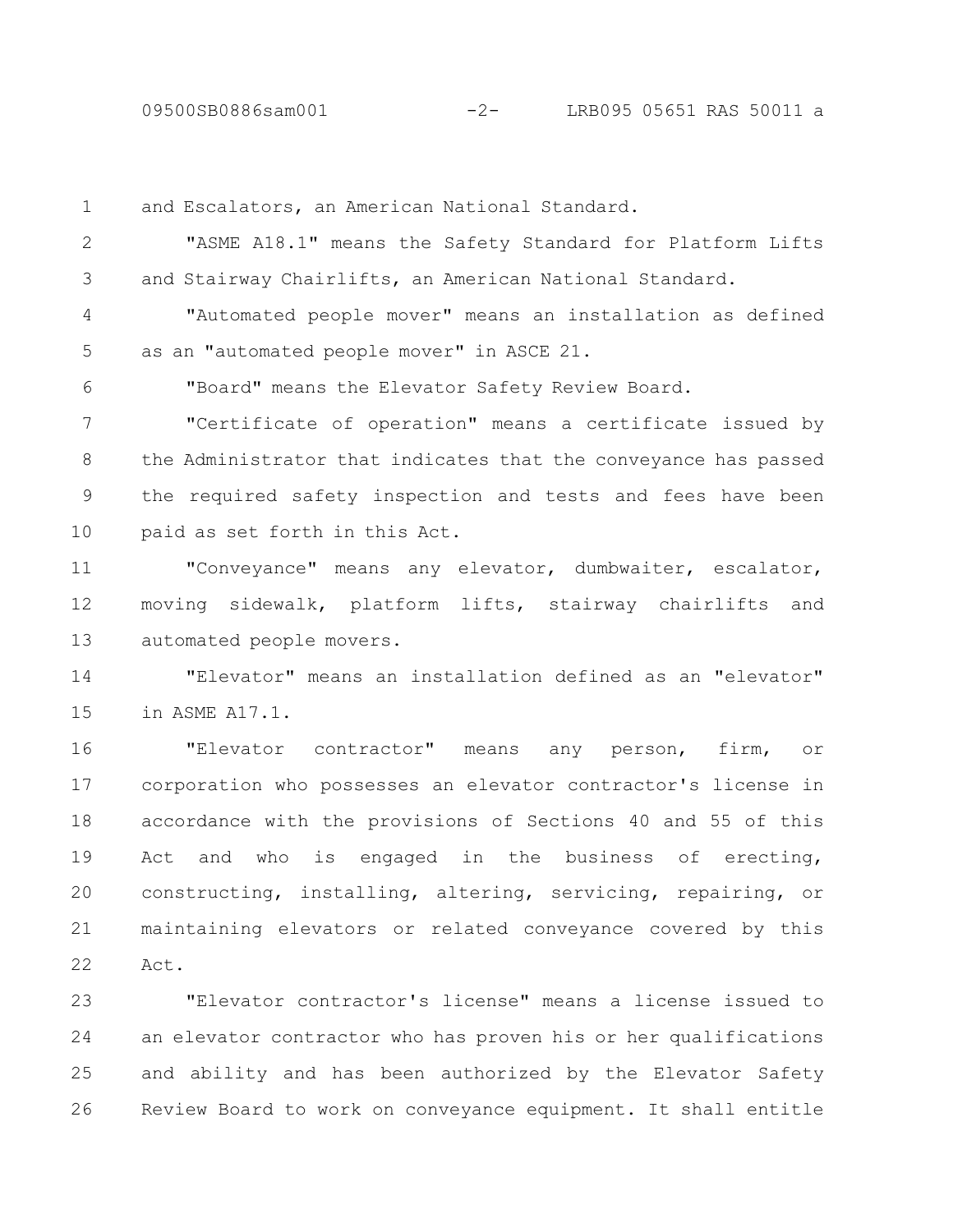09500SB0886sam001 -3- LRB095 05651 RAS 50011 a

the holder thereof to engage in the business of constructing, installing, altering, servicing, testing, repairing, or maintaining and performing electrical work on elevators or related conveyances covered by this Act within any building or structure, including, but not limited to, private residences. The Administrator may issue a limited elevator contractor's license authorizing a firm or company that employs individuals to carry on a business of erecting, constructing, installing, altering, servicing, repairing, or maintaining platform lifts and stairway chairlifts within any building or structure, excluding private residences. 1 2 3 4 5 6 7 8 9 10 11

"Elevator helper" means an individual registered with the Administrator who works under the general direction of a licensed elevator mechanic. Licensure is not required for an elevator helper. 12 13 14 15

"Elevator industry apprentice" means an individual who is enrolled in an apprenticeship program approved by the Bureau of Apprenticeship and Training of the U.S. Department of Labor and who is registered by the Administrator and works under the general direction of a licensed elevator mechanic. Licensure is not required for an elevator industry apprentice. 16 17 18 19 20 21

"Elevator inspector" means any inspector, as that term is defined in ASME QEI, who possesses an elevator inspector's license in accordance with the provisions of this Act. 22 23 24

"Elevator mechanic" means any person who possesses an elevator mechanic's license in accordance with the provisions 25 26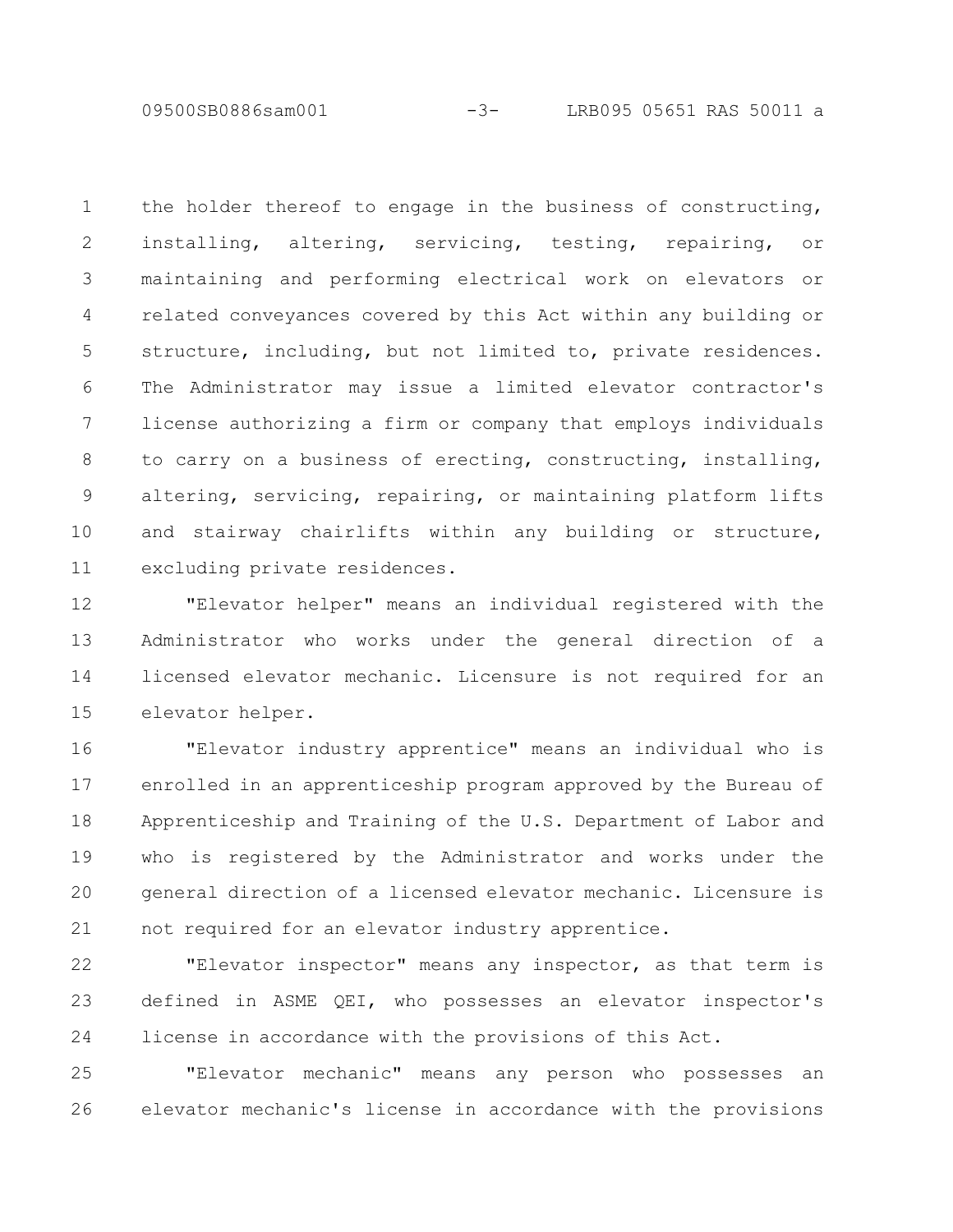09500SB0886sam001 -4- LRB095 05651 RAS 50011 a

of Sections 40 and 45 of this Act and who is engaged in erecting, constructing, installing, altering, servicing, repairing, or maintaining elevators or related conveyance covered by this Act. 1 2 3 4

"Elevator mechanic's license" means a license issued to a person who has proven his or her qualifications and ability and has been authorized by the Elevator Safety Review Board to work on conveyance equipment. It shall entitle the holder thereof to install, construct, alter, service, repair, test, maintain, and perform electrical work on elevators or related conveyance covered by this Act. The Administrator may issue a limited elevator mechanic's license authorizing an individual to carry on a business of erecting, constructing, installing, altering, servicing, repairing, or maintaining platform lifts and stairway chairlifts within any building or structure. 5 6 7 8 9 10 11 12 13 14 15

"Escalator" means an installation defined as an "escalator" in ASME A17.1. 16 17

"Existing installation" means an installation defined as an "installation, existing" in ASME A17.1. 18 19

"Inspector's license" or "inspection company license" means a license issued to an ASME QEI certified elevator inspector or inspection company that has proven the inspector's or the company's qualifications and ability and has been authorized by the Elevator Safety Review Board to possess this type of license. It shall entitle the holder thereof to engage in the business of inspecting elevators or related conveyance 20 21 22 23 24 25 26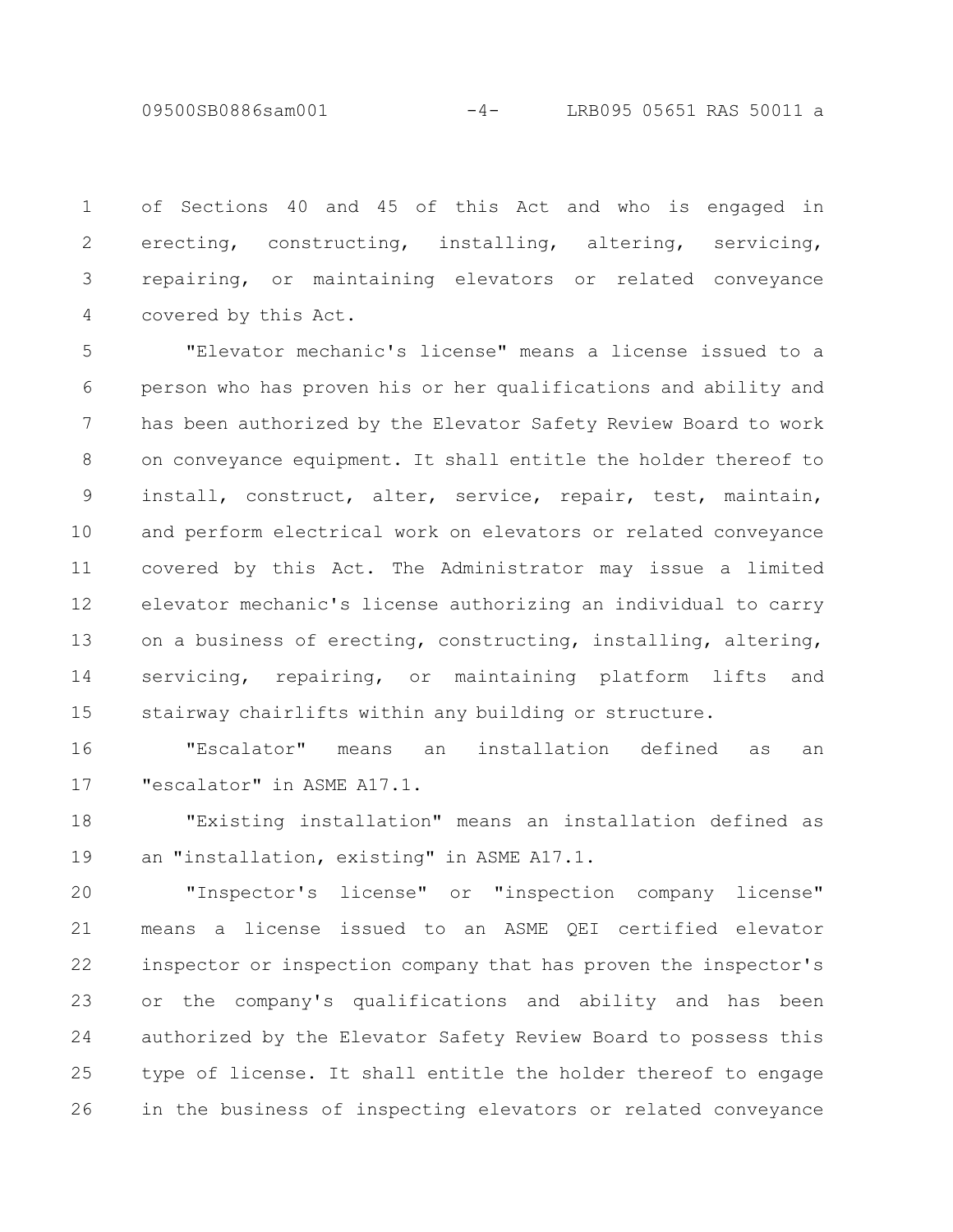09500SB0886sam001 -5- LRB095 05651 RAS 50011 a

covered by this Act. "License" means a written license, duly issued by the Administrator, authorizing a person, firm, or company to carry on the business of erecting, constructing, installing, altering, servicing, repairing, maintaining, or performing inspections of elevators or related conveyance covered by this Act. "Material alteration" means an "alteration", as defined in the referenced standards. "Moving walk" means an installation defined as a "moving walk" in ASME A17.1. "Private residence" means a separate dwelling or a multiple-family separate apartment or condominium or apartment building unit in a multiple family dwelling that is occupied by members of a single family unit. "Repair" has the meaning set forth in the referenced standards. "Repair" does not require a permit. "Temporarily dormant" means an elevator, dumbwaiter, or escalator: (1) with a power supply that has been disconnected by removing fuses and placing a padlock on the mainline disconnect switch in the "off" position; (2) with a car that is parked and hoistway doors that are in the closed and latched position; (3) with a wire seal on the mainline disconnect switch 1 2 3 4 5 6 7 8 9 10 11 12 13 14 15 16 17 18 19 20 21 22 23 24 25

installed by a licensed elevator inspector;

26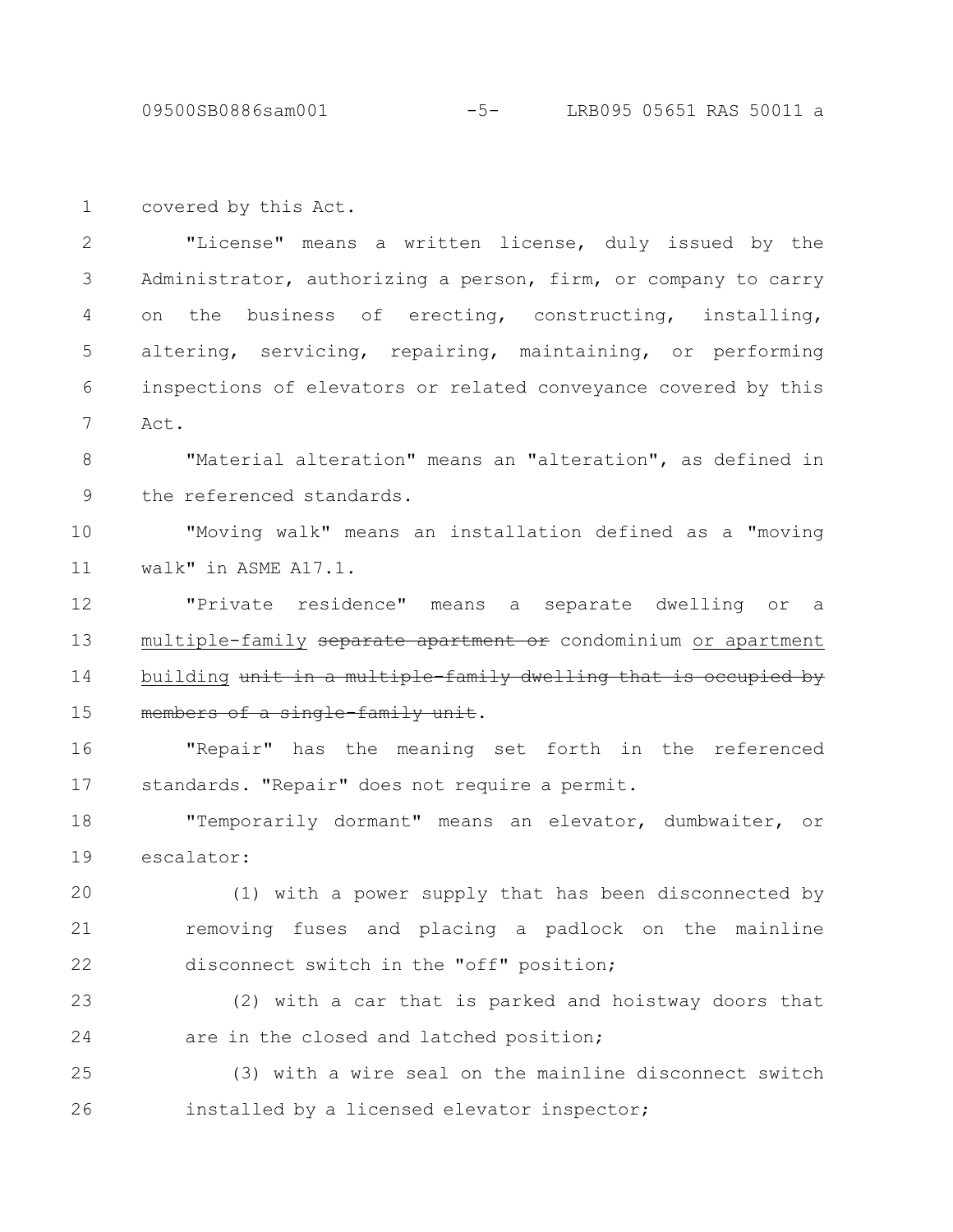## 09500SB0886sam001 -6- LRB095 05651 RAS 50011 a

1 2

(4) that shall not be used again until it has been put in safe running order and is in condition for use;

3 4

5

(5) requiring annual inspections for the duration of the temporarily dormant status by a licensed elevator inspector;

(6) that has a "temporarily dormant" status that is renewable on an annual basis, not to exceed a 5-year period; 6 7 8

(7) requiring the inspector to file a report with the Administrator describing the current conditions; and 9 10

(8) with a wire seal and padlock that shall not be removed for any purpose without permission from the elevator inspector. 11 12 13

"Temporary certificate of operation" means a temporary certificate of operation issued by the Administrator that permits the temporary use of a non-compliant conveyance by the general public for a limited time of 30 days while minor repairs are being completed. 14 15 16 17 18

All other building transportation terms are as defined in the latest edition of ASME A17.1 and ASME A18.1. 19 20

(Source: P.A. 94-698, eff. 11-22-05; 95-573, eff. 8-31-07.) 21

(225 ILCS 312/125) 22

(Section scheduled to be repealed on January 1, 2013) Sec. 125. State law, code, or regulation; rule compliance. Whenever a provision in this Act is found to be inconsistent 23 24 25